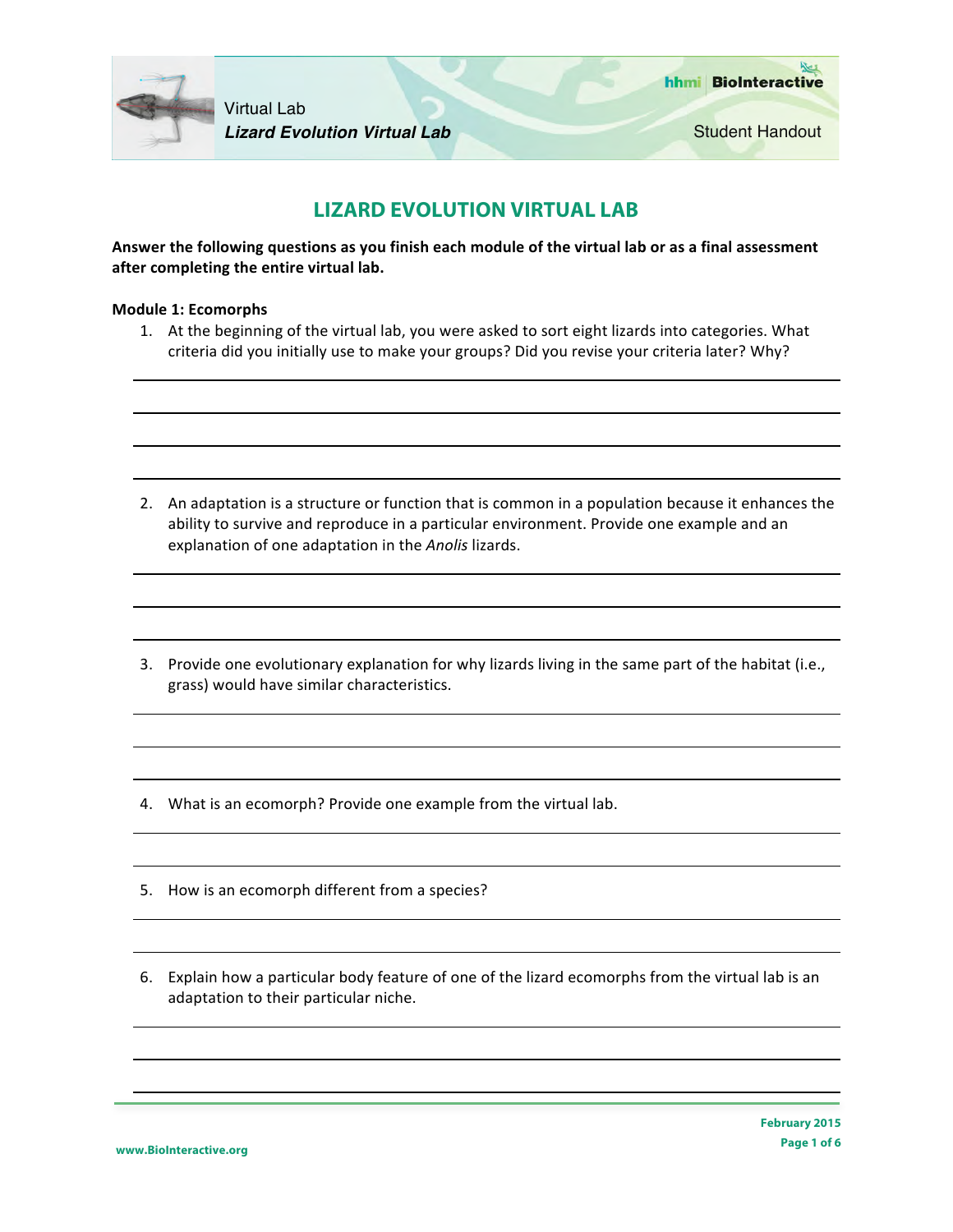

## **Module 2: Phylogeny**

- 1. In module 1, you identified which species of lizards were most similar to one another based on relative limb length and toe pad size. In this module, you determined which lizards are more similar to one another based on what type of information?
- 2. Are the species of lizard that are more similar to one another according to body type also more closely related based on the results obtained in this module?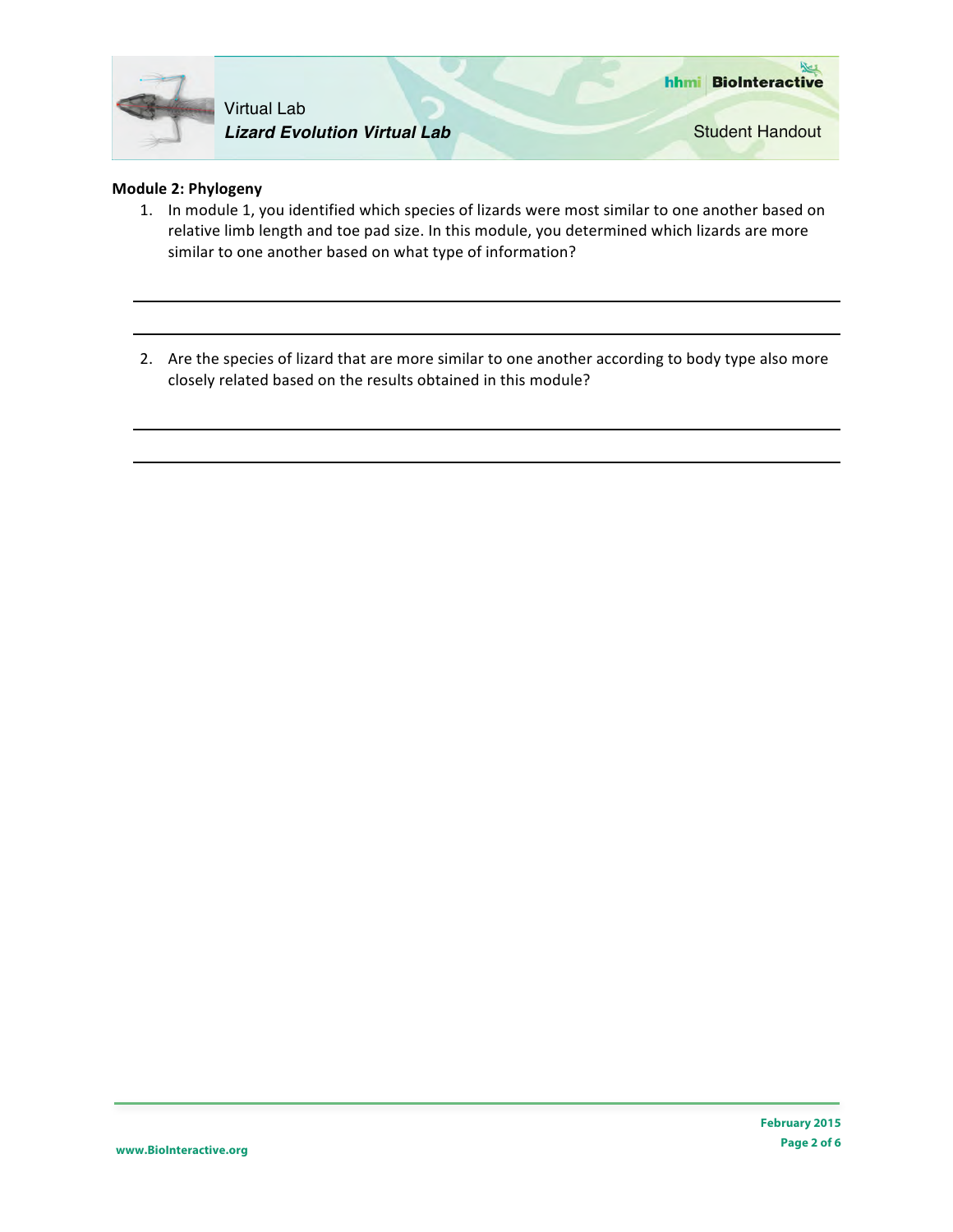

3. The figures below show two phylogenetic trees similar to the one you constructed in the virtual lab but with more lizards. The trees below show the evolutionary relationships among species from four ecomorphs from the four largest Caribbean islands.



What conclusion can you draw about the evolution of the *Anolis* lizards based on these figures?

**www.BioInteractive.org**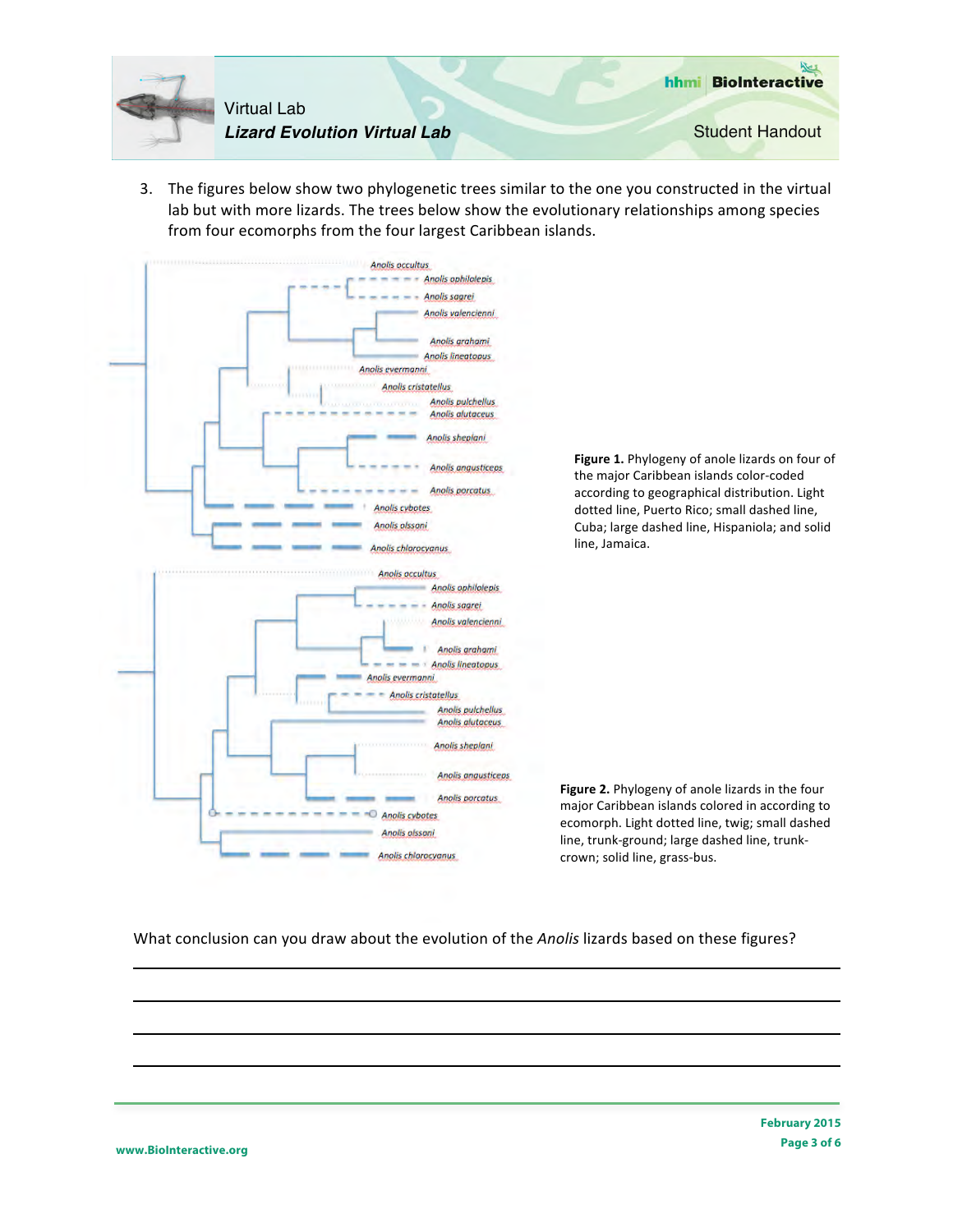

4. What is convergent evolution? Use evidence from the trees to explain how the Anolis lizards are an example of this concept.

#### **Module 3: Experimental Data**

- 1. In Dr. Losos's experiment, why was it important that the experimental islands lacked lizards?
- 2. Dr. Losos's data suggest that after only a few generations, the lizards on the experimental islands have shorter legs on average than the lizards on the larger island. Explain how the data you collected either supports or does not support this claim.

3. Based on what you know about the experimental islands and the lizards that were placed on these islands, explain how and why the average leg length of the population might change over time. Include the concept of natural selection in your discussion.

4. If the population from one of the experimental islands was reintroduced on the original island, do you predict that lizards from the two populations would still mate and reproduce? Justify your answer with scientific arguments.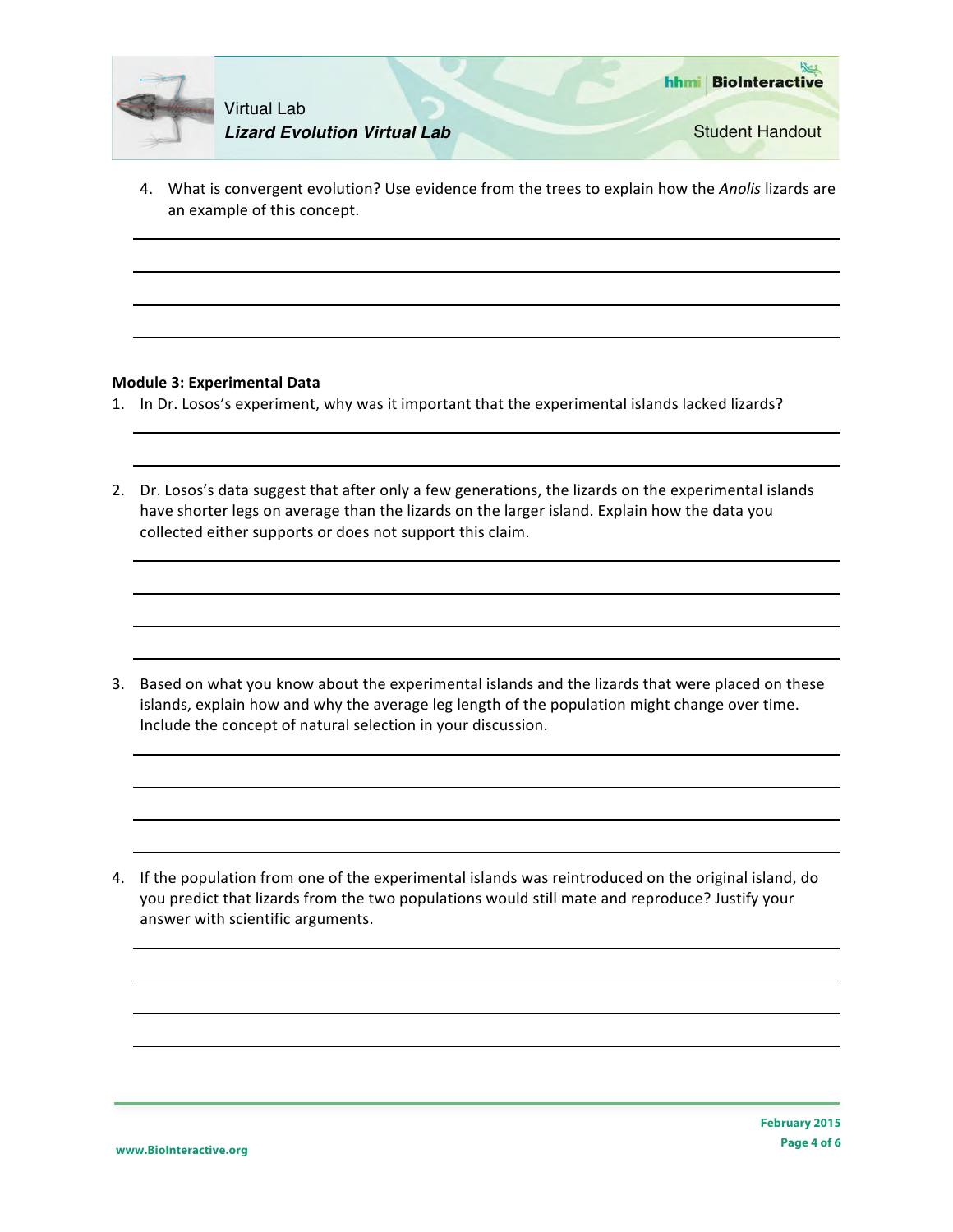

#### **Module 4: Dewlap Colors**

- 1. Anolis cristatellus and A. cooki are both trunk-ground anoles that live on Puerto Rico. A. *cristatellus* lives in a shady, forest environment, while *A. cooki* lives in an open, sunny environment. What is an adaptive explanation for why the dewlap of one species evolved to be brighter and that of another species darker?
- 2. From the bar graph generated in the virtual lab (see below), how do the dewlap colors of the two species compare?



- 3. How would you determine whether the difference between the two populations is statistically significant?
- 4. If a species of anoles with dark dewlaps colonized a heavily forested island, predict what would happen over time to the color of the dewlap. Using your knowledge of natural selection and genetics, explain your prediction.